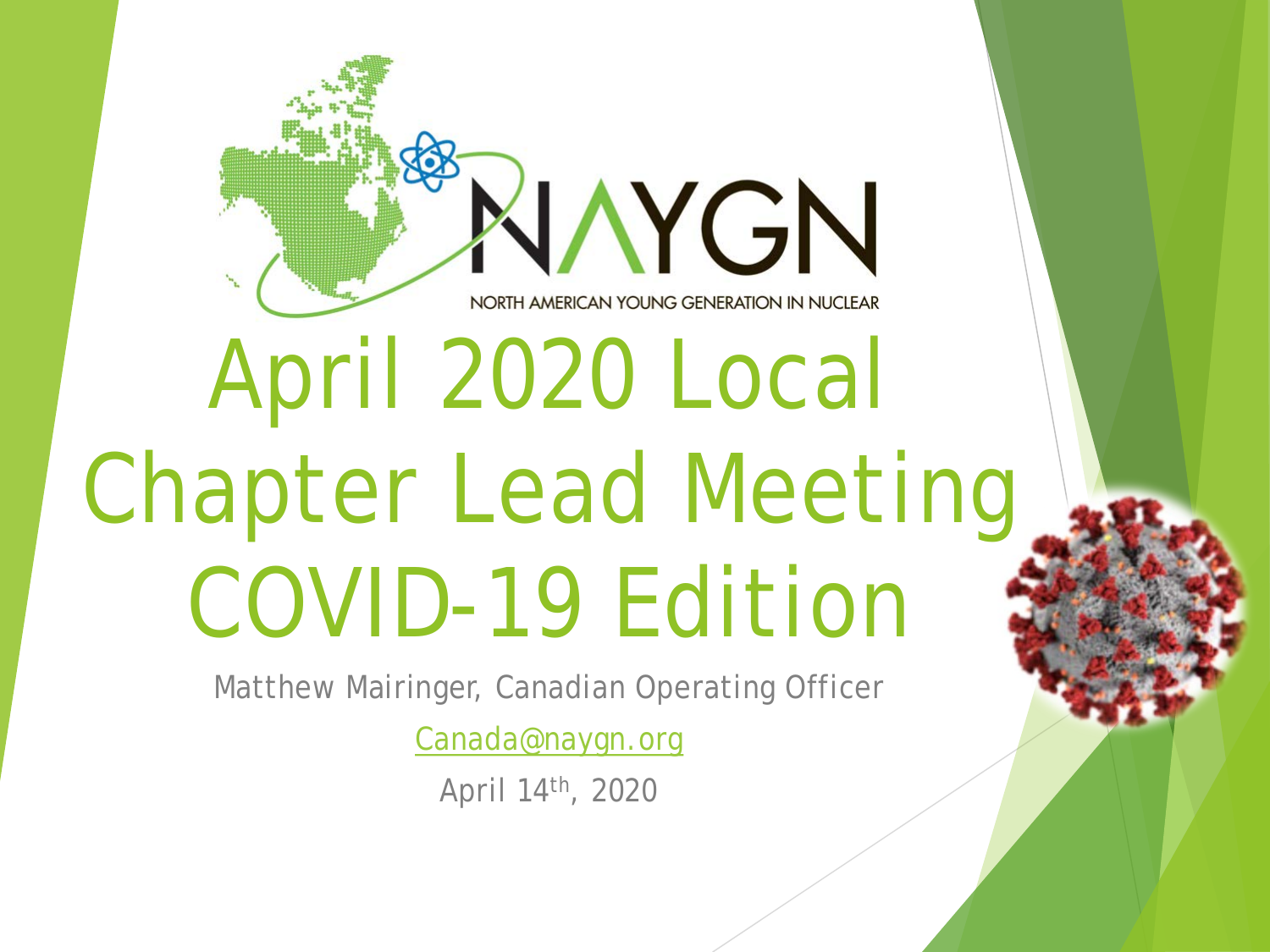### Agenda

- **Metrics**
- 2020 Q1 Excellence Awards
- Newly Elected NAYGN Board Members
- PI Update Drawing Contest
- NEA Conference
- Keeping your chapters active during COVID-19
- Newest NAYGN Chapter: BWXT Cambridge
- Open discussion with NAYGN President

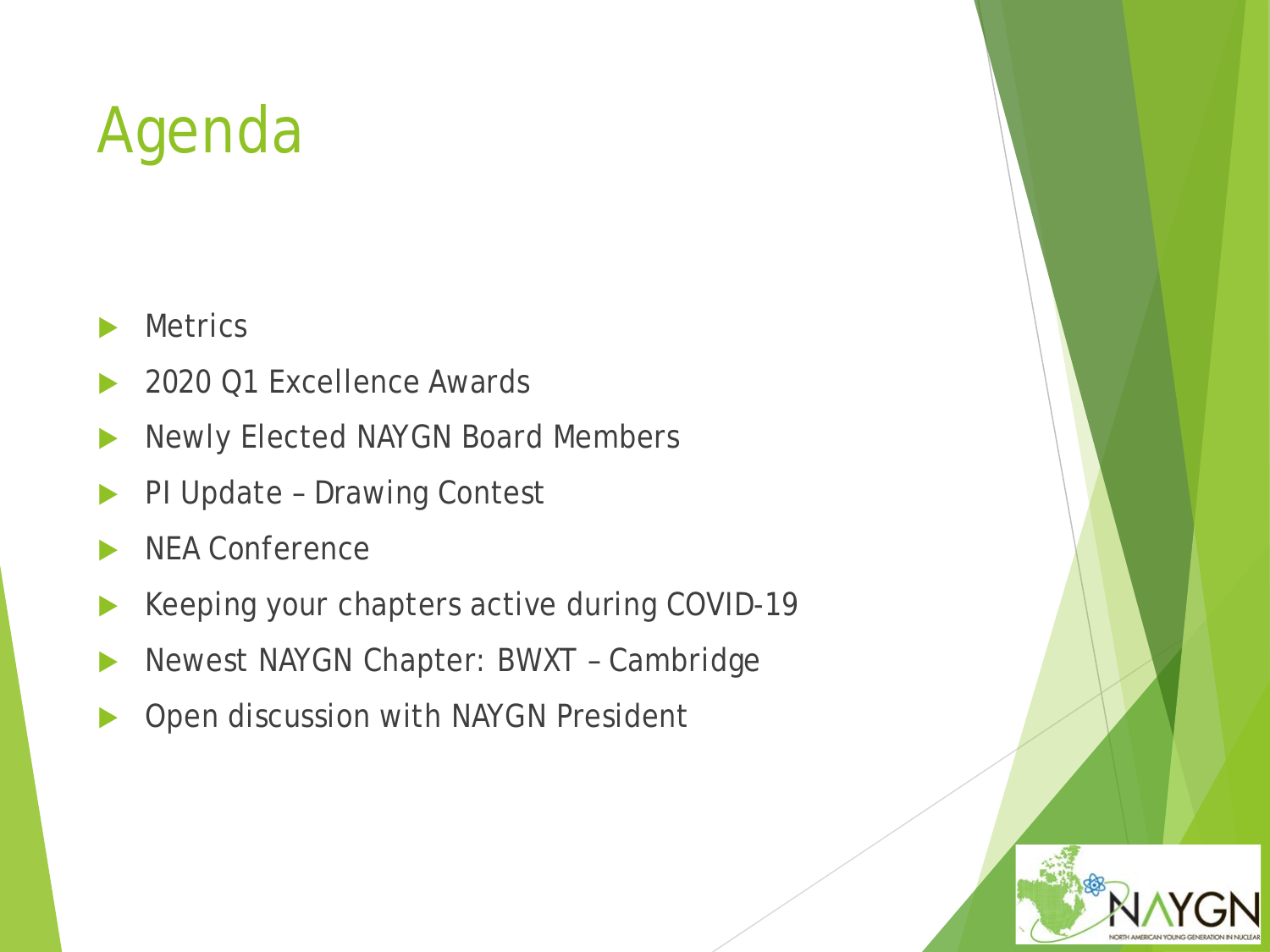#### 2020 Metrics

- <https://naygn.org/local-chapters/metrics/>
- Please submit 2020 metrics as they happen so we don't always have a backlog in December/January
- Any questions/concerns (i.e. if you need to edit a submission, if your chapter doesn't appear, etc.) email [Canada@naygn.org](mailto:Canada@naygn.org) or [USA@naygn.org](mailto:USA@naygn.org) and we will fix it!

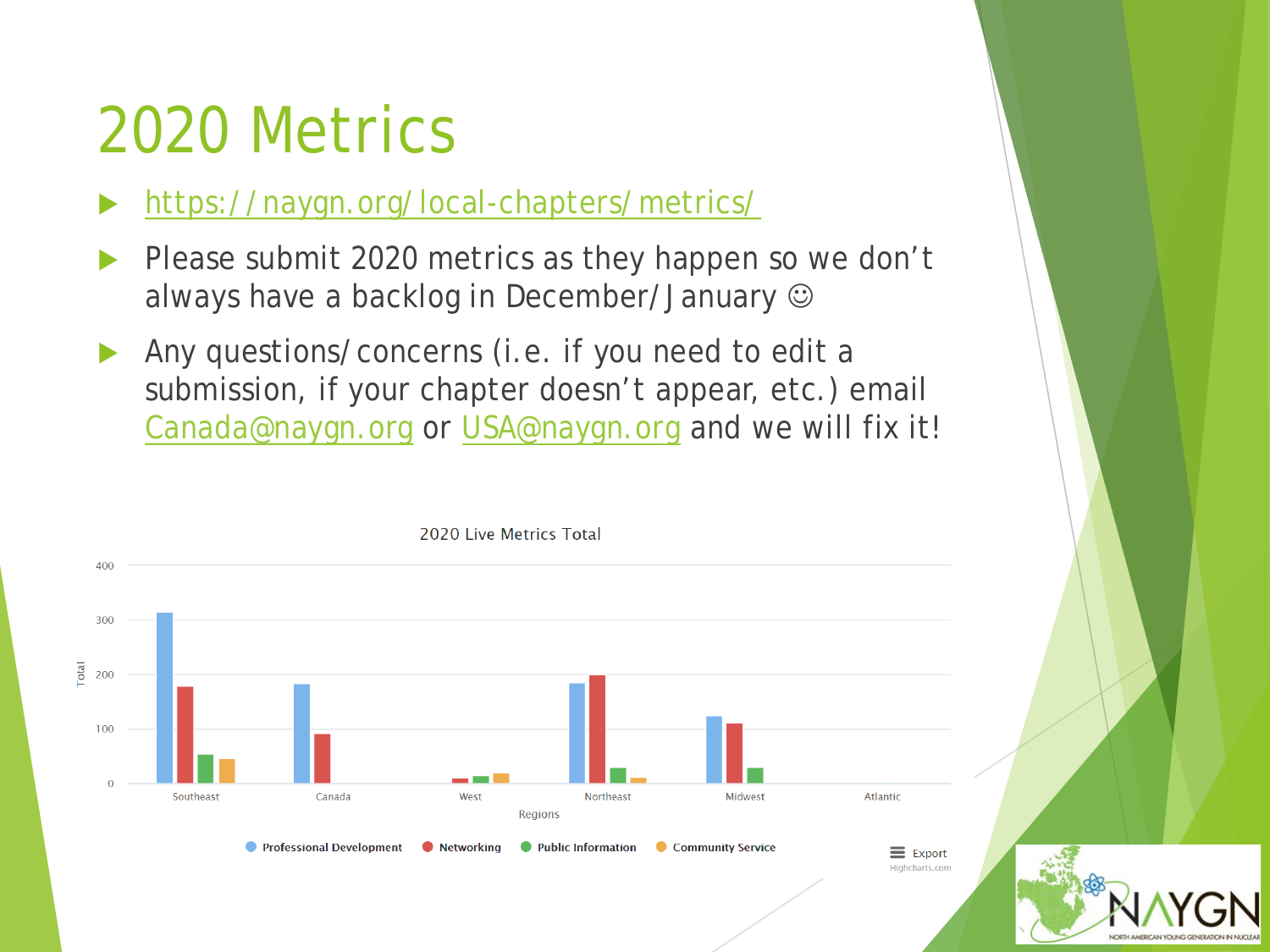### Q1 Excellence Awards Open

Nominations for the Q1 Excellence awards are now open

- These nominations will be for the time period from January 1 through March 31, 2020
- Deadline to submit is April 30, 2020.
- Nomination link is [https://www.surveymonkey.com/r/NAYGN\\_Q1\\_Excellence\\_Awards](https://www.surveymonkey.com/r/NAYGN_Q1_Excellence_Awards)
- $\triangleright$  Past award winners now appear on the website here: <https://naygn.org/past-award-winners/>
- Recognize your fellow members for their activities supporting NAYGN

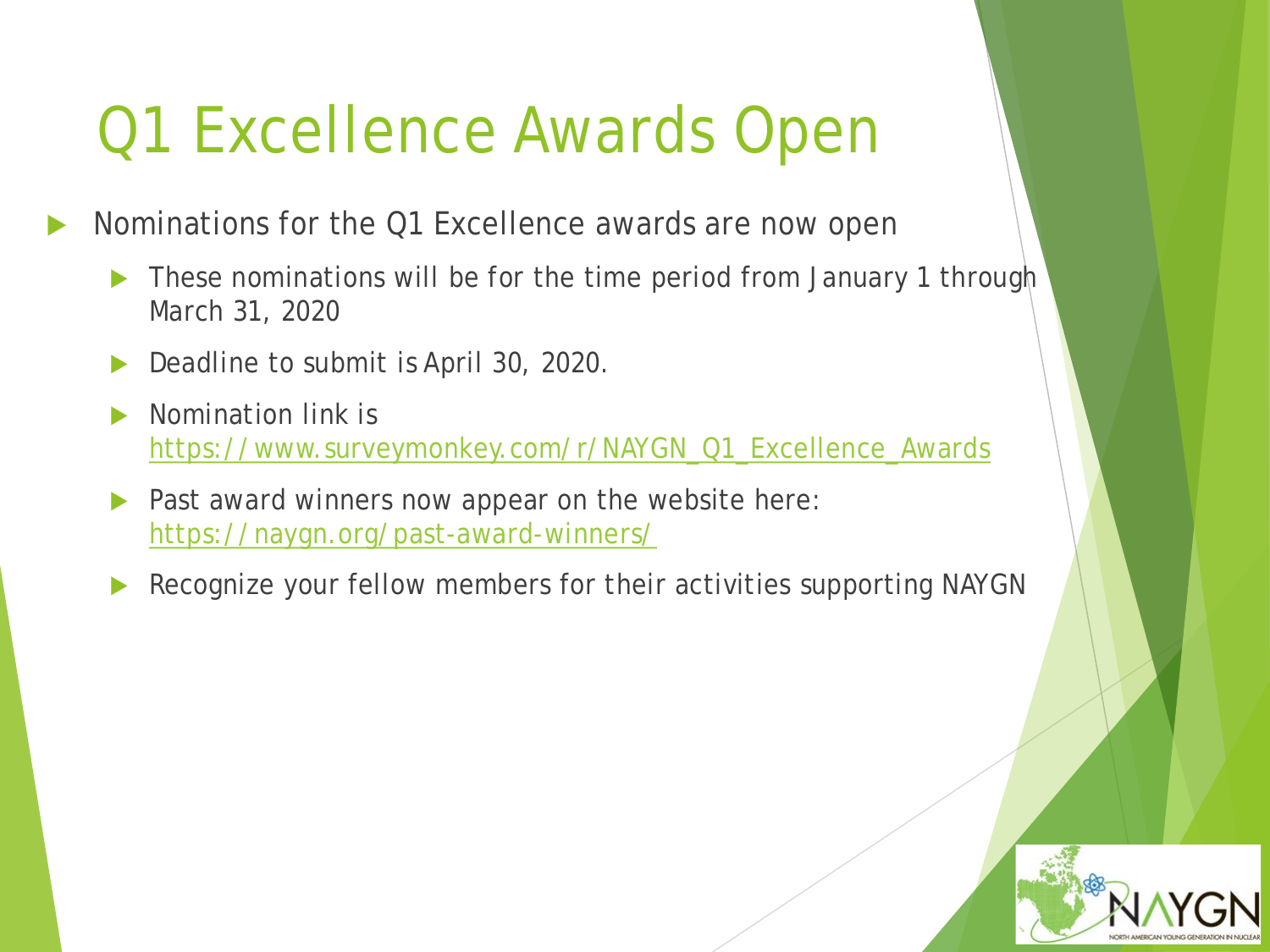#### NAYGN Board of Directors

**A big welcome to our NAYGN new board members:**



Vice-President Monica Beistline

Canadian Operating **Officer** 

Matthew

Mairinger

Daniel Deckman Development Jenny Gourley

Professional

**Treasurer** 

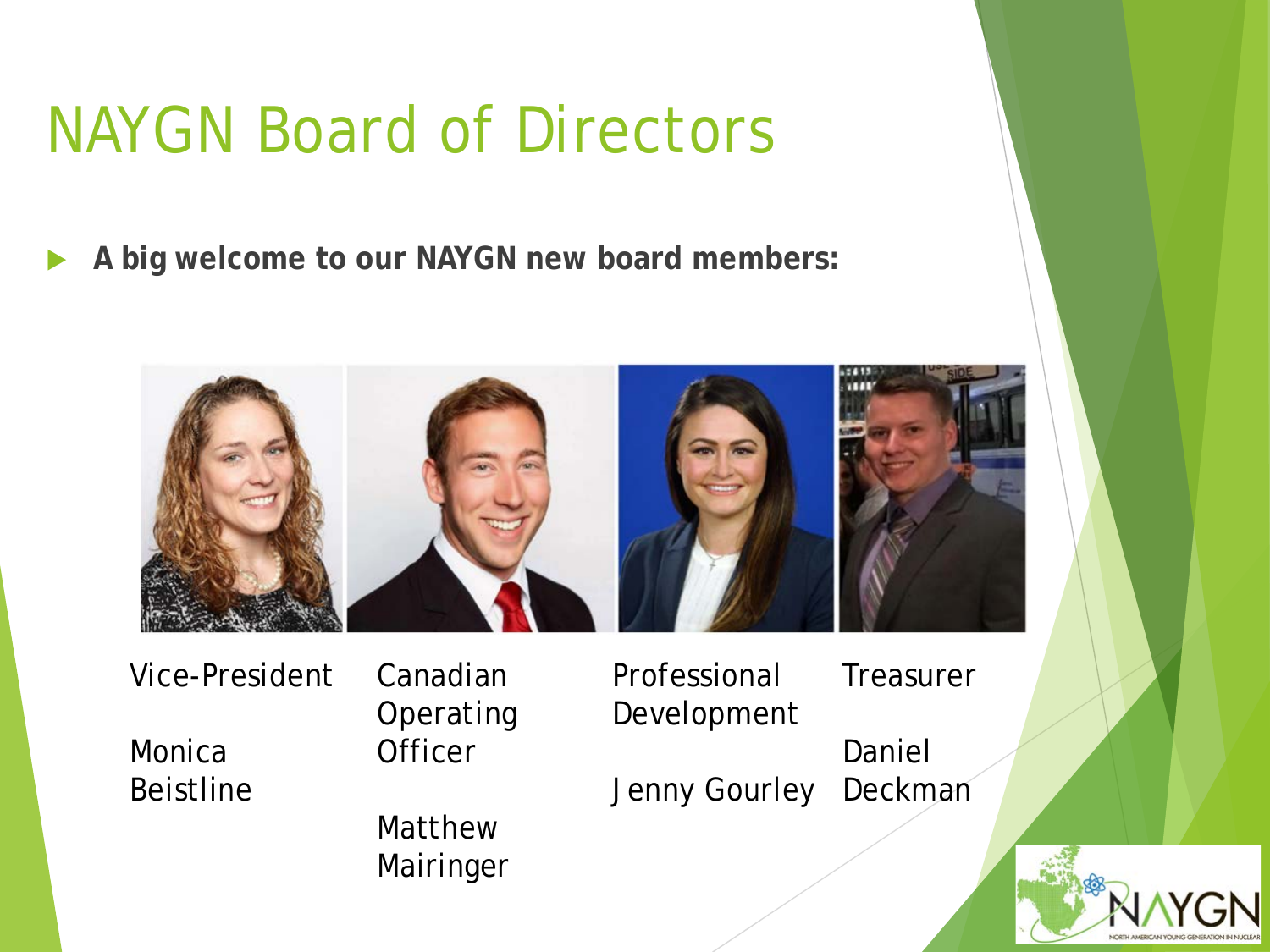### PI Update – Drawing Contest

- **2020: Bringing Nuclear Energy Into Focus**
- Submissions are due by noon on April 3rd. Sept 20<sup>th</sup> 2020 (COVID-19 may further extend deadline)
- Students in 4th and 5th grade will use a **8 ½ x 11"** to draw how nuclear energy will help with energy and environmental needs of the future.
- $\triangleright$  Details can be found [here](https://naygn.org/committees/public-information/student-education/) and the virtual lesson is available (and can be shared) on [YouTube](https://can01.safelinks.protection.outlook.com/?url=https%3A%2F%2Fnaygn.us4.list-manage.com%2Ftrack%2Fclick%3Fu%3Df23840f61e6814002019b7fa4%26id%3Db381ceb58e%26e%3D4ee0add9be&data=02%7C01%7Cmatthew.mairinger%40opg.com%7Cb8dbf278c5154d4bea6e08d7dbde4abb%7C962f21cf93ea449f99bf402e2b2987b2%7C0%7C0%7C637219620114128932&sdata=wE2DyJLu5Yov6PuaTZjQvX%2FnW3B0Sid%2BEXvR%2BFAQHz4%3D&reserved=0) courtesy of Public Information Officer, Amanda Lang.
- Please reach out to [schooloutreach@naygn.org](mailto:schooloutreach@naygn.org?subject=NAYGN%20Drawing%20Contest) if you have any questions.

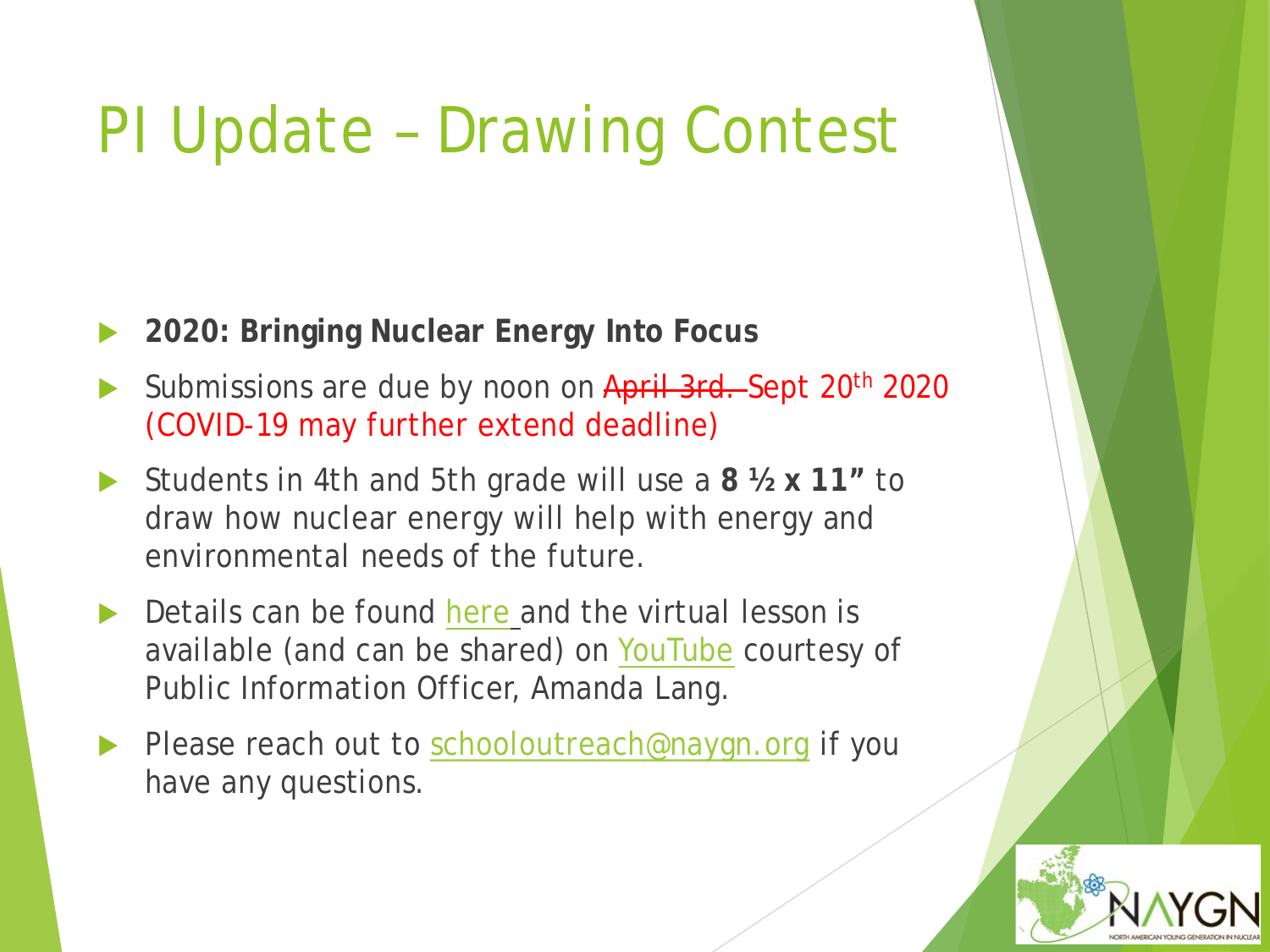#### NEA Conference – Cancelled!

- **Conference is cancelled. Refunds have been provided by NEI.**
- **Clean Energy summit & Hill Day – Cancelled!**
- **We will run some NAYGN portions virtually.**
- **Consider sending more members to NAYGN regional conferences and also consider sending members to out of district regional conferences to take back best practices and expand your network!**

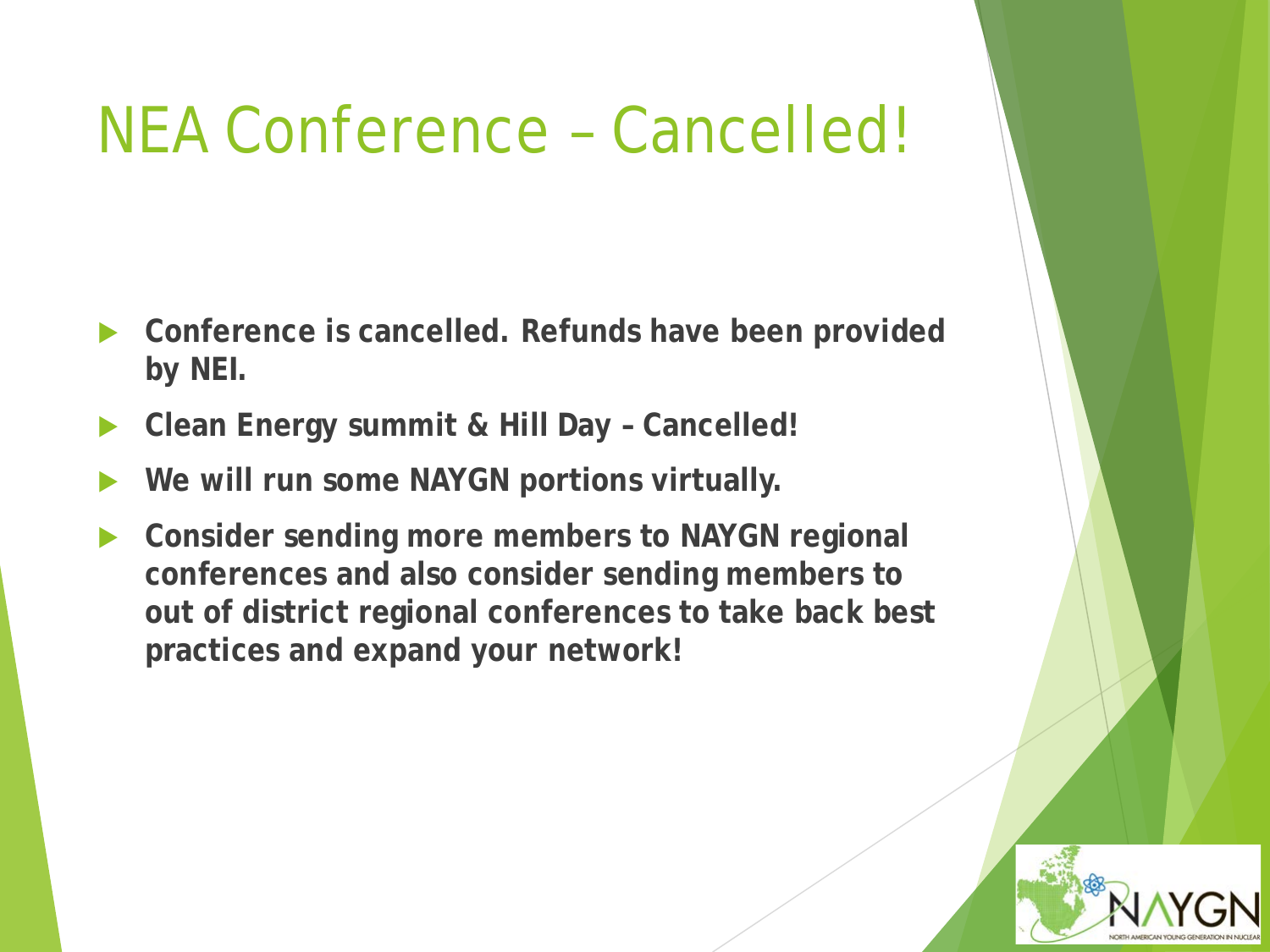# NEA Conference – LCL Symposium (May 19th)

- **This will be run virtually, invites coming out shortly. It is recommended to see if you can book off the time to attend in advance.**
- **May 19th morning agenda:**
- Region Leads meeting
- Bio break
- LCL Meeting (including best practices and a breakout session in which LCLs join with their region lead)

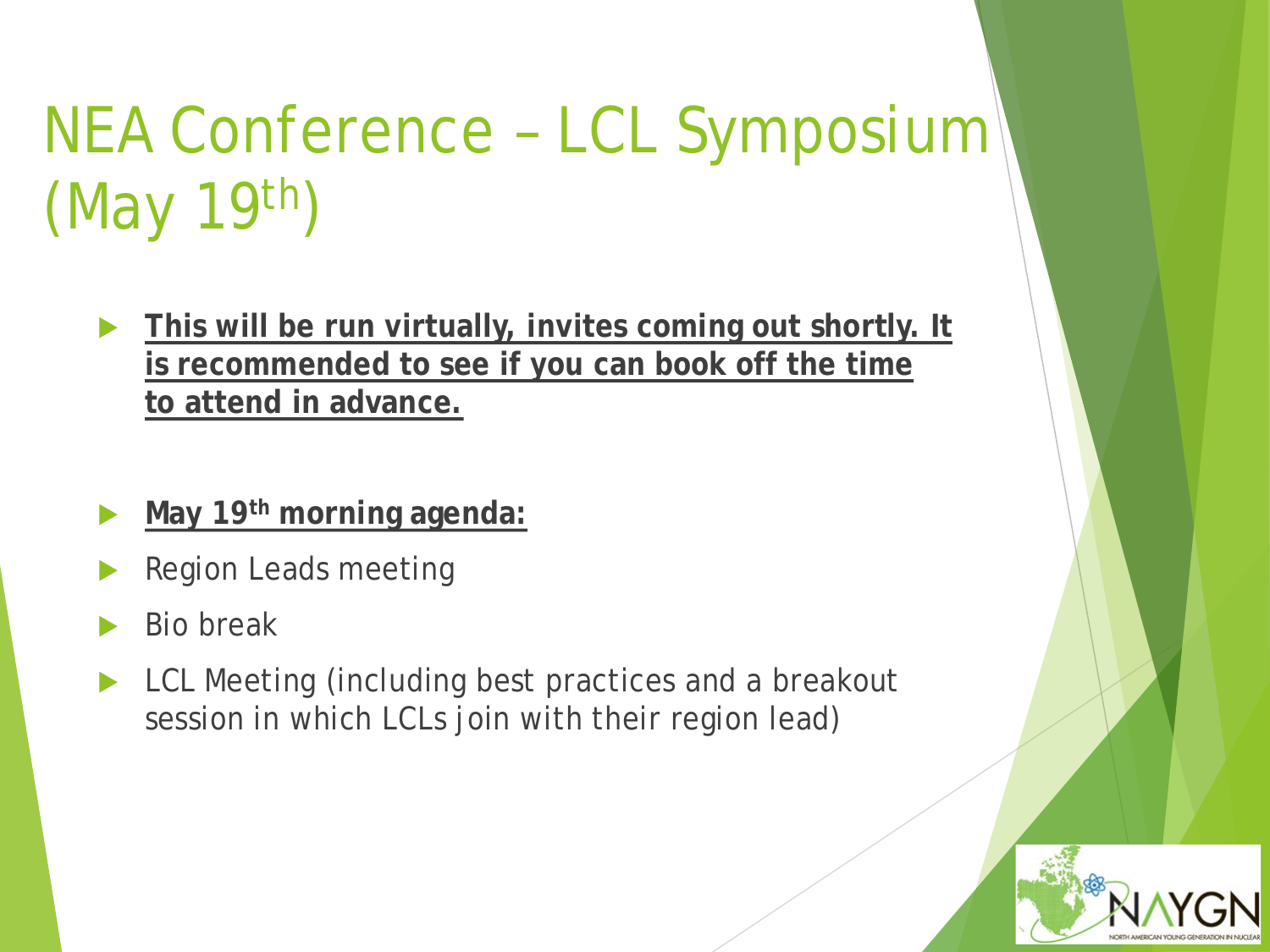- Browse the [new](https://naygn.org/naygn-advocacy-starter-kit/) Advocacy Starter Kit
- **Share existing Resources**: Take a second to share some of the below resources with other parents/teachers.
	- Public information [library:](https://naygn.org/committees/public-information/public-information-library/) includes teacher workshop presentations ready for teachers to incorporate into their lesson plans.
	- High school [curriculum](https://www.navigatingnuclear.com/classroom-resources/high-school/)
	- Middle school [curriculum](https://www.navigatingnuclear.com/classroom-resources/middle-school)
	- Virtual field trip of a [nuclear power plant](https://www.navigatingnuclear.com/palo-verde-generating-station-vft)
	- Virtual field trip of a [national laboratory](https://www.navigatingnuclear.com/nuclear-reimagined-vft)
	- 1<sup>st</sup>-3<sup>rd</sup> grade curriculum
		- [Marie's Electric Adventure:](https://naygn.org/committees/public-information/maries-electric-adventure/) activity guide with science experiments and a free e-<br>book on itunes including audio
		- [George's Energy Adventure:](https://naygn.org/georges-energy-adventure/) activity guide including coloring pages, a free e-book on itunes, and hard copies available via Amazon.

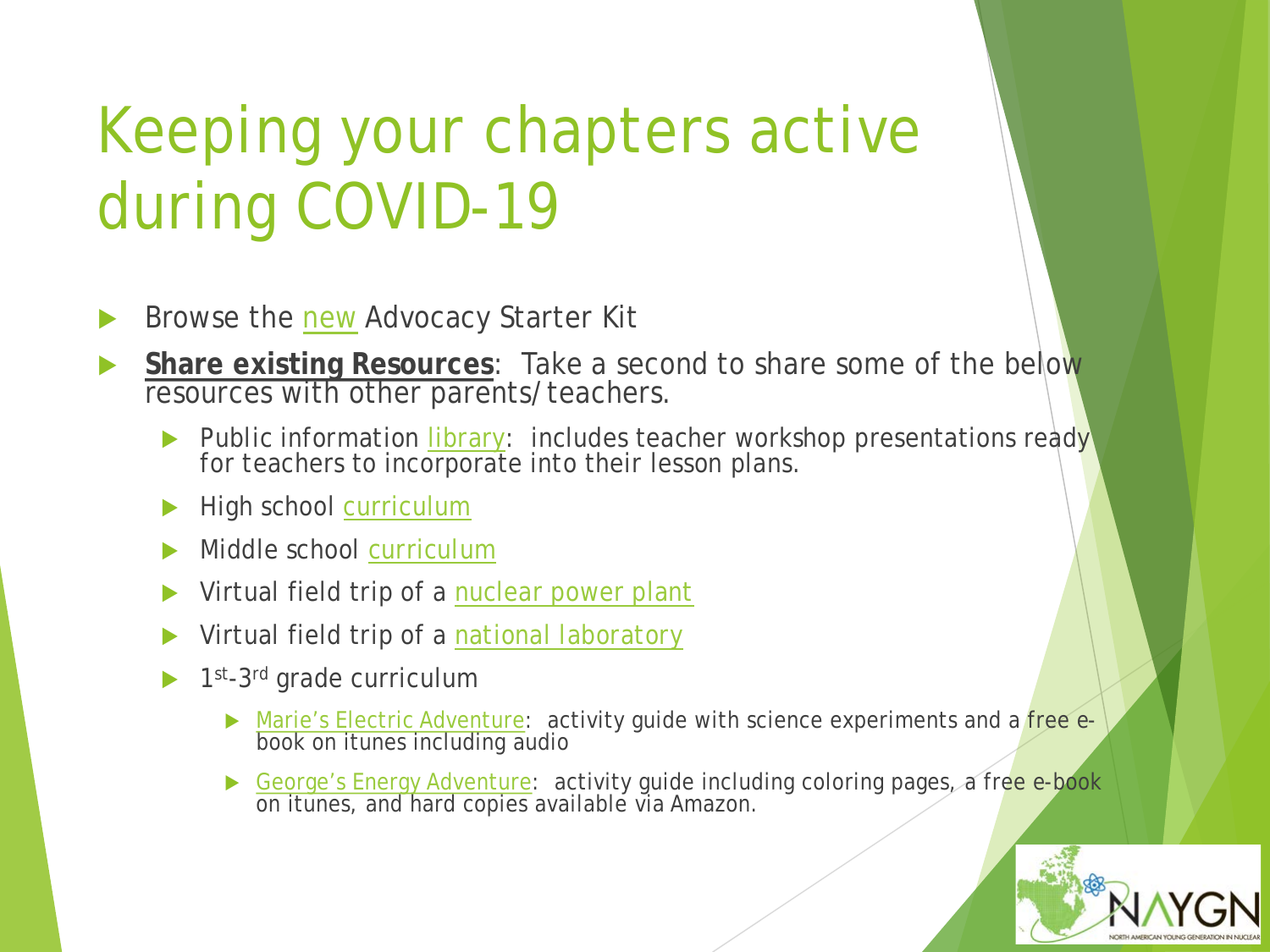- We are soliciting ideas for 5 minute 'nuclear talk' videos to distribute on our social media platforms.
	- If you have ideas or would be open to filming a video on a topic –nuclear, chapter or PD related email [pd@naygn.org](mailto:pd@naygn.org)
- **Houseparty!**  host virtual "social events" with your members.
- **Virtual Lunch and Learns**  the majority of our members are working from home. Host a lunch and learn to learn more about the communication tools that are being used and how to effectively use them.
- **Host Virtual Trivia** Set up a virtual trivia night using Kahoot! (a game-based learning platform).

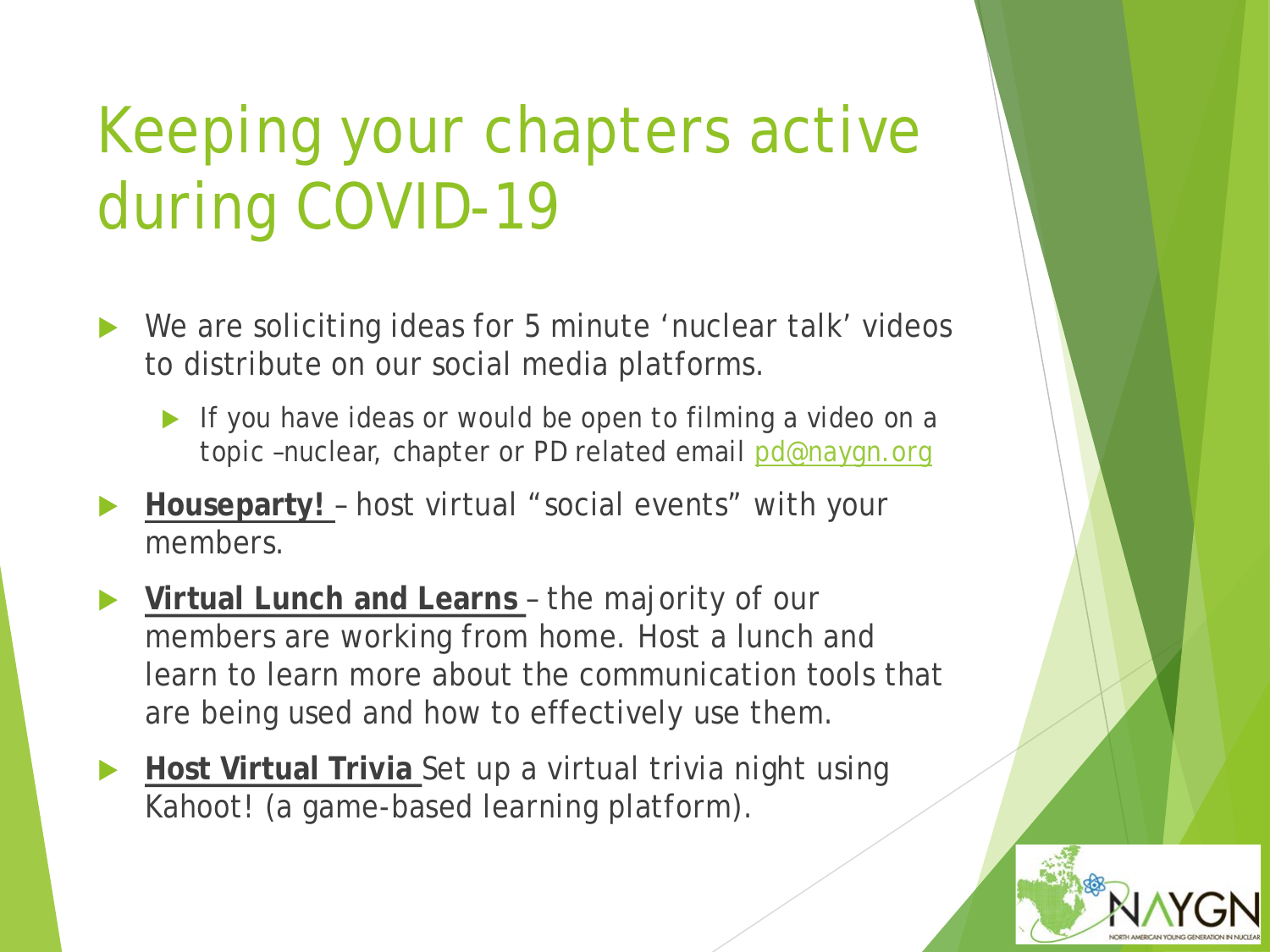- **Classroom Visits**: These are still possible! Connect with a teacher for a VIRTUAL classroom visit (remember teachers are being asked to very rapidly move their curriculum to a virtual environment and I'm sure most would *love* a guest lecture). Some schools are using Zoom, Google Classroom, or other platforms so be prepared to be flexible and learn something new!
- **Host a Virtual Hackathon** Present a dynamic problem during a virtual classroom visit. Encourage collaborative problem solving ("hackathon" or "design-sprint") as the students research a solution!
- **Make a 2 Minute Informative Video** We are looking for more digital content to post on our social media platforms. Take a simple phone video of you explaining a nuclear topic in 2 minutes or less and we will post it!
- **Call Your Representatives**: In lieu of Hill Day, NAYGN members are encouraged to call their elected officials for a quick chat about the importance of clean, reliable nuclear energy. Especially at a time like this! Nuclear energy is bringing you 20% of all the Netflix you are watching!

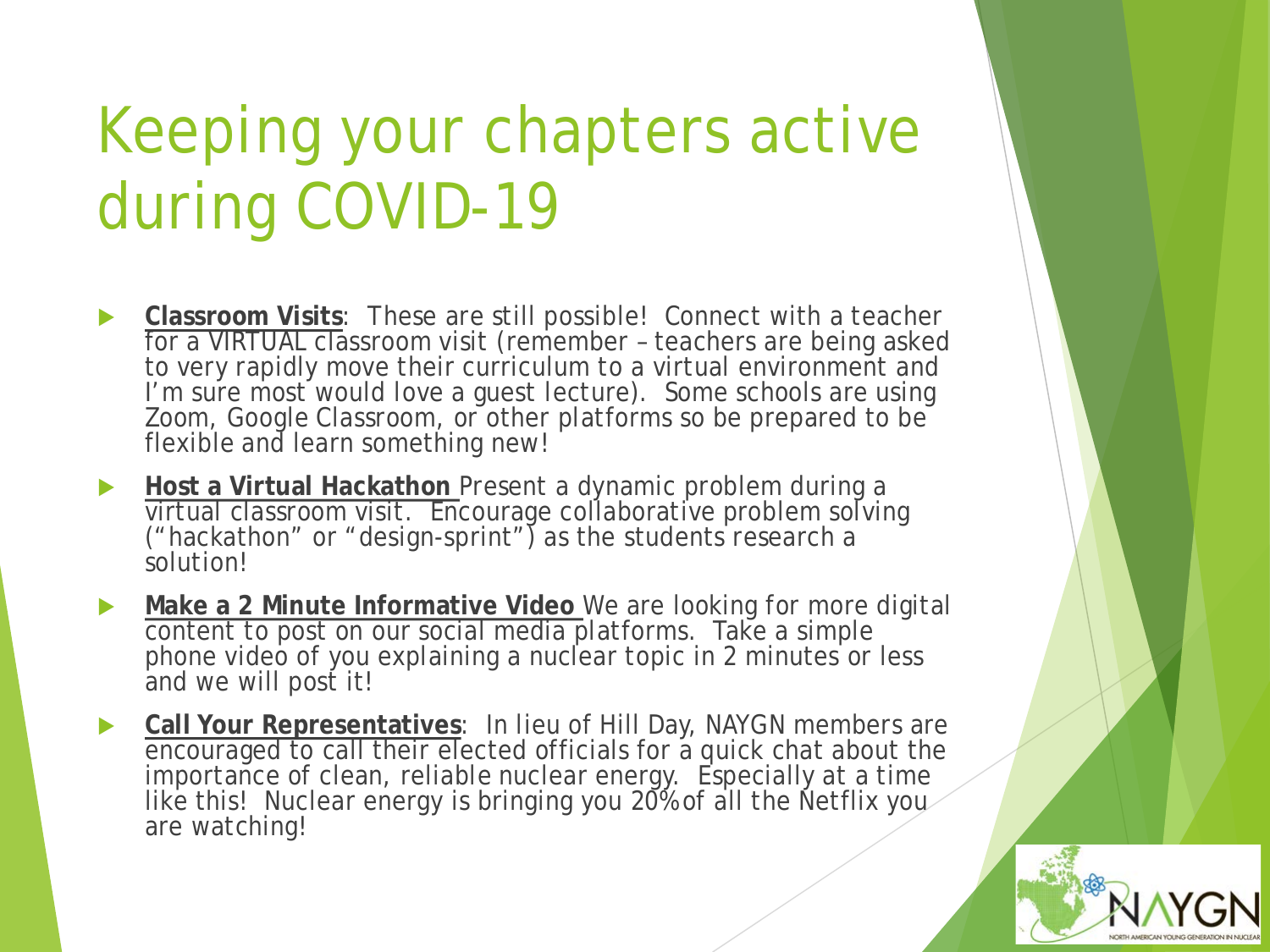- **Go Live!** Consider Live Streaming a science experiment or reading a STEM children's book. If you are interested in reaching a wider audience, contact [communications@naygn.org](mailto:communications@naygn.org) for an opportunity to get set up on the NAYGN Facebook, Instagram, Twitter, or LinkedIn accounts.
- **Tell Your Story:** Using the template, consider posting what makes you proud to work in nuclear, *especially now* with #Proud2BeNuclear
- **Take Advocacy Digital**: Take a few minutes to check out ongoing initiatives with our partner organizations and see if you can help! Generation Atomic & Nuclear Matters are good places to start!

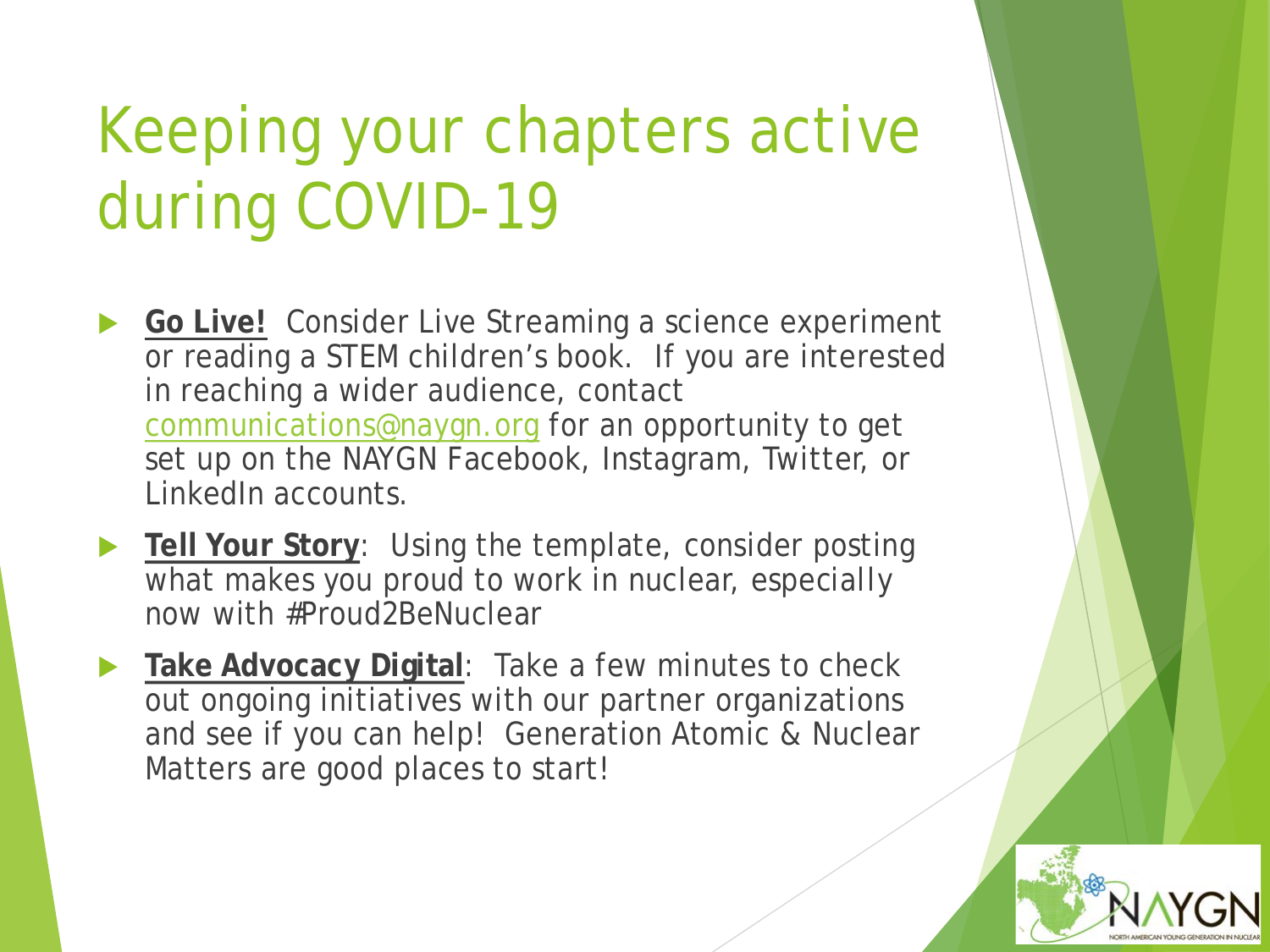



We're proud of our teammates in nuclear using their 3-D printing skills to make pieces for face shields. Another example of ingenuity in the nuclear workforce. Thank you for supporting the community during this crisis!

*Thank you to Mark Gardiner (& teammates)*

*At Canadian Nuclear Laboratories*

# #Proud2BeNuclear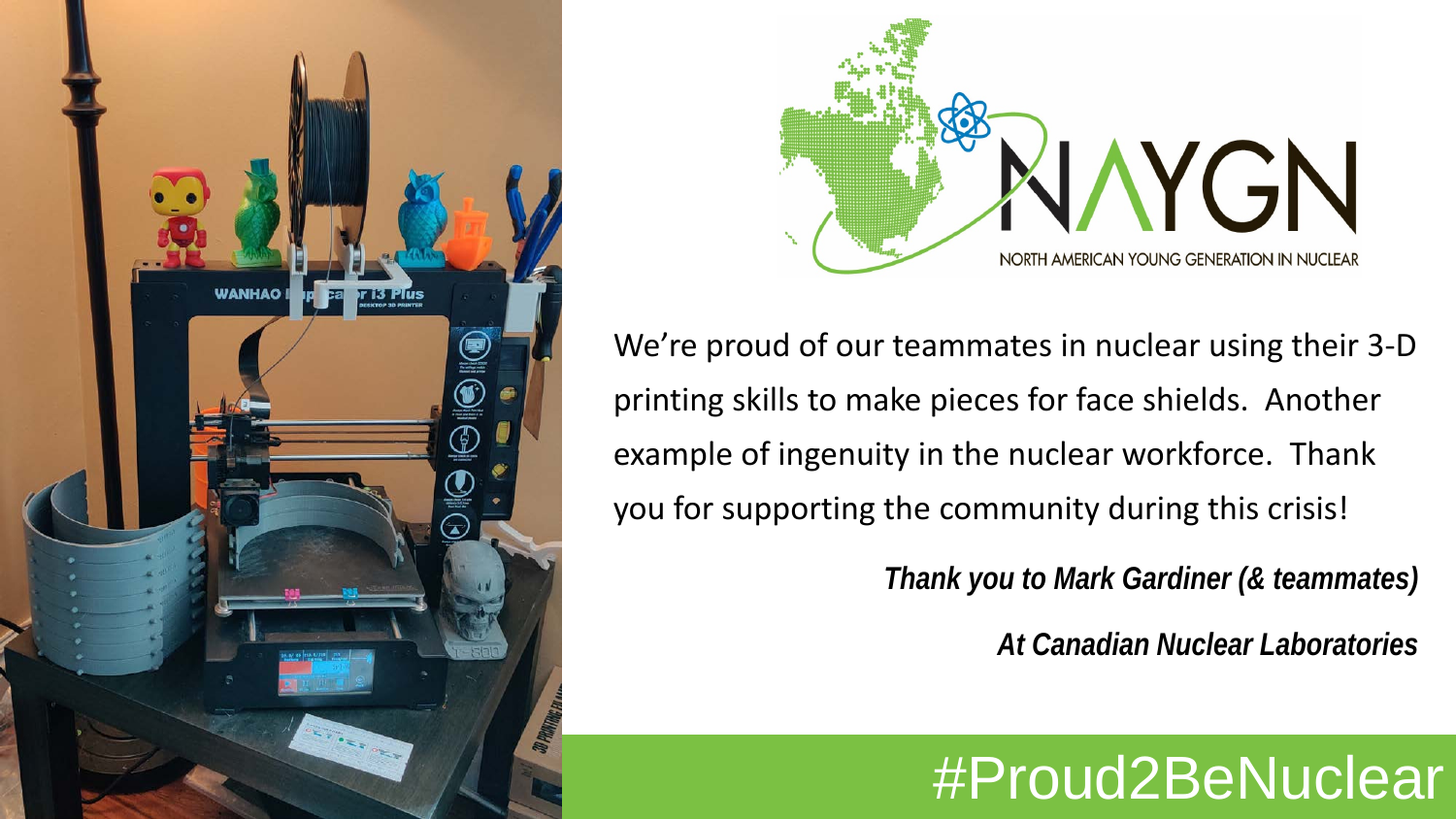#### **Webinars**

- NAYGN March/April Book Club Meeting (April 15, 1pm EST)
- https://naygn.webex.com/naygn/onstage/g.php?MTID=e7cd1fe|1d 1f0bd364870acd32eef9a32b
- Spotlight on National Labs: INL (April 15 11am EST
- [https://zoom.us/webinar/register/WN\\_C8ZSWBroThyJyxlEjbayRw](https://can01.safelinks.protection.outlook.com/?url=https%3A%2F%2Fzoom.us%2Fwebinar%2Fregister%2FWN_C8ZSWBroThyJyxlEjbayRw&data=02%7C01%7Cmatthew.mairinger%40opg.com%7C9032bfdcd54f4b6928af08d7dffb4a7a%7C962f21cf93ea449f99bf402e2b2987b2%7C0%7C0%7C637224142694033291&sdata=7pqlyTAaUN6eS6As%2BcZVBdxC37WN3xopD0%2FLw3i%2BqEg%3D&reserved=0)
- Earth Day 2020: The Way Forward on Climate & Health (April 22, 3pm EST)
- [https://aspeninst.zoom.us/webinar/register/WN\\_FHWLzCwPRtivn](https://can01.safelinks.protection.outlook.com/?url=https%3A%2F%2Faspeninst.zoom.us%2Fwebinar%2Fregister%2FWN_FHWLzCwPRtivn_P0ouRHGw&data=02%7C01%7Cmatthew.mairinger%40opg.com%7C9032bfdcd54f4b6928af08d7dffb4a7a%7C962f21cf93ea449f99bf402e2b2987b2%7C0%7C0%7C637224142694033291&sdata=AqujGioPswKmI67y9CEcgHkH3VhT%2BoZscQqot4N2QKM%3D&reserved=0) \_P0ouRHGw

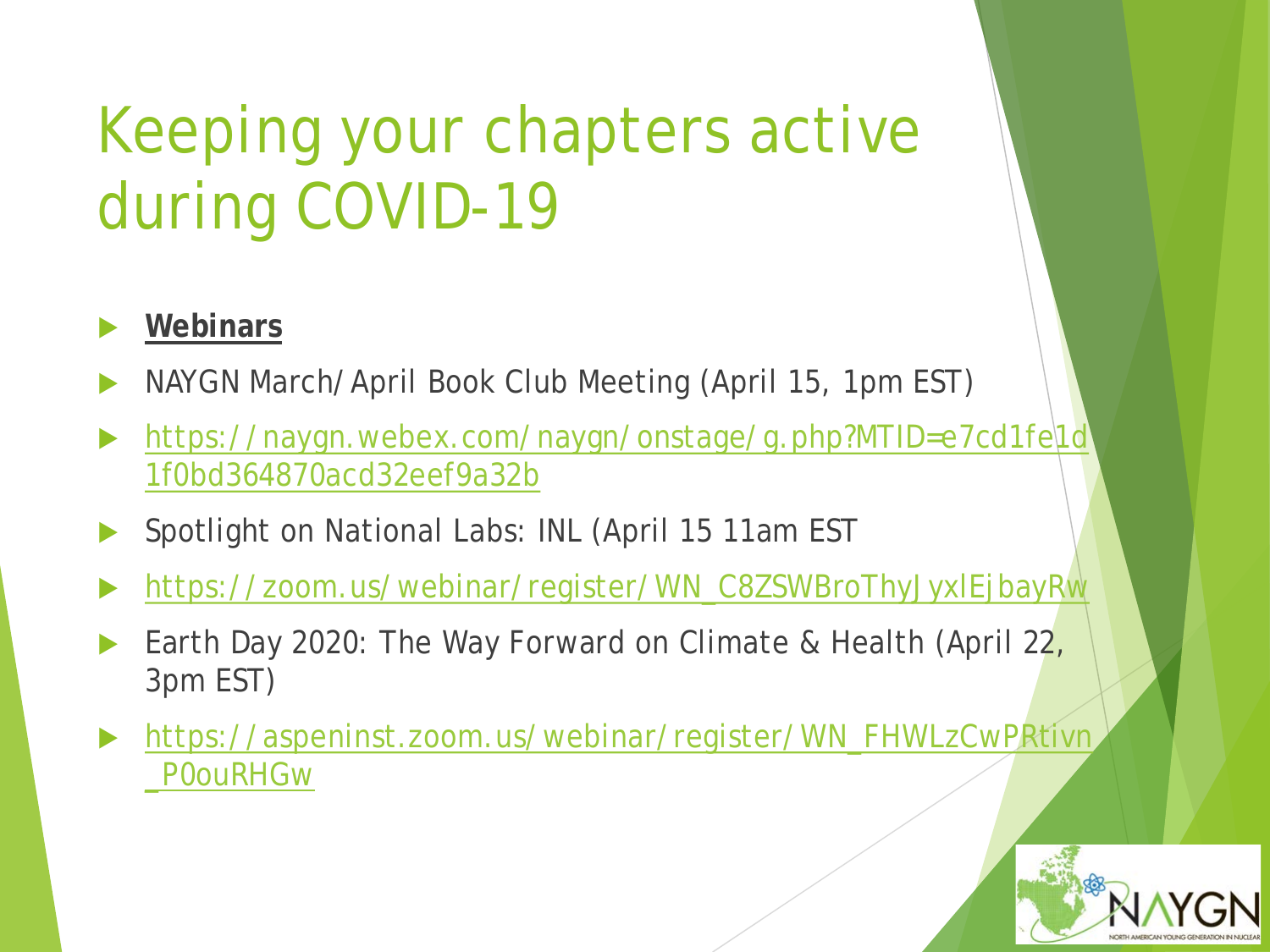#### Newest NAYGN Chapter!

- Welcome the BWXT Cambridge chapter!
- [Patti Cosgarea i](mailto:pcosgarea@bwxt.com)s the LCL





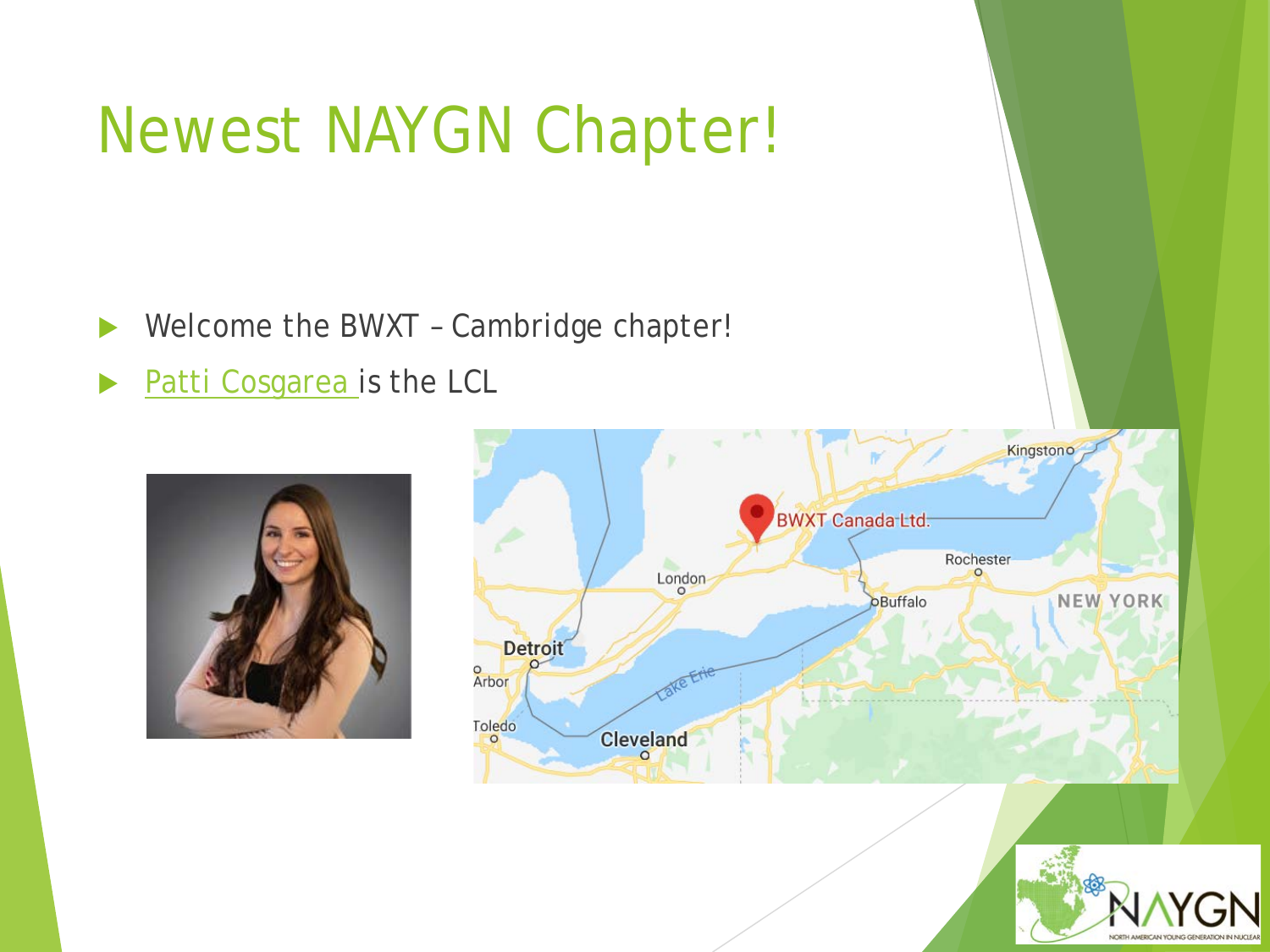### Communications & Best **Practices**

- We'd love to hear what ways you are helping out during this pandemic. Whether it be sewing masks, printing face shields, working an outage, volunteering, or just staying home!
- Had a great event? Is your chapter up to something cool?
- Submit an event summary and pictures to [communications@naygn.org](mailto:communications@naygn.org) to be featured in the Go Nuke article.
- And/or [engagement@naygn.org](mailto:engagement@naygn.org) to have it added to best practices on the website.
- And/or to [USA@naygn.org](mailto:USA@naygn.org) and [Canada@naygn.org](mailto:Canada@naygn.org) to be shared on the next LCL call.